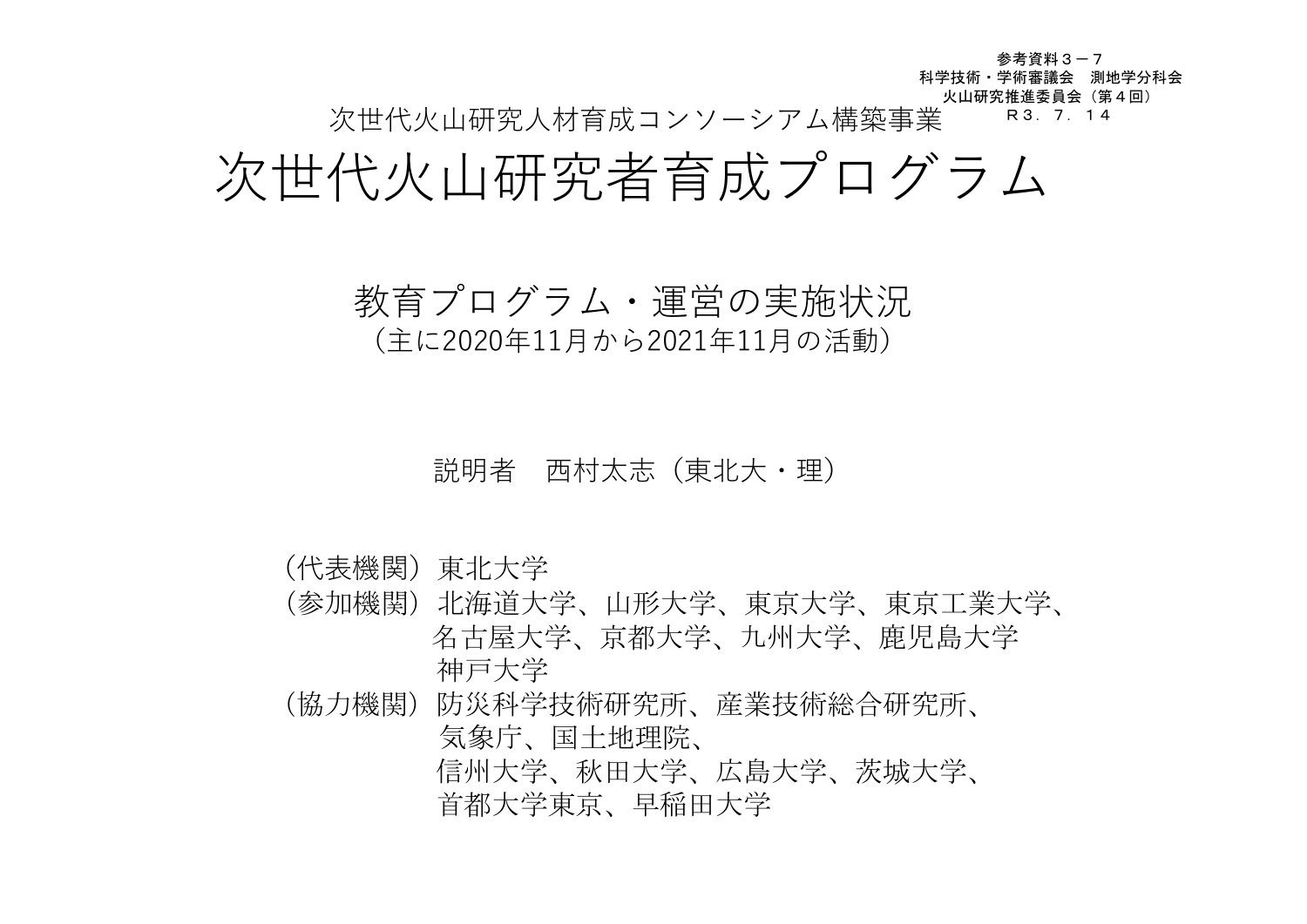## **2019**年度後半から**2020**年**11**月までの主な活動

#### ○2020年度受講生認定

基礎コース16名 発展コース5名

#### ○授業等の実施

2019年度 火山学実習(桜島)および建議成果報告シンポは COVID-19感染拡大のため中止

2020年度 後述

#### ○コンソーシアムの構築

(地方自治体)

北海道、宮城県、長野県、神奈川県、岐阜県、長崎県、鹿児島県 群馬県、山梨県(2020年3月)

(民間企業)

アジア航測株式会社

NTTドコモ(2020年3月)

東京電力ホールディングス(2020年4月)

九州電力(2020年9月)

(大学)

富山大学 人材育成運営員会承認 協定書締結の準備中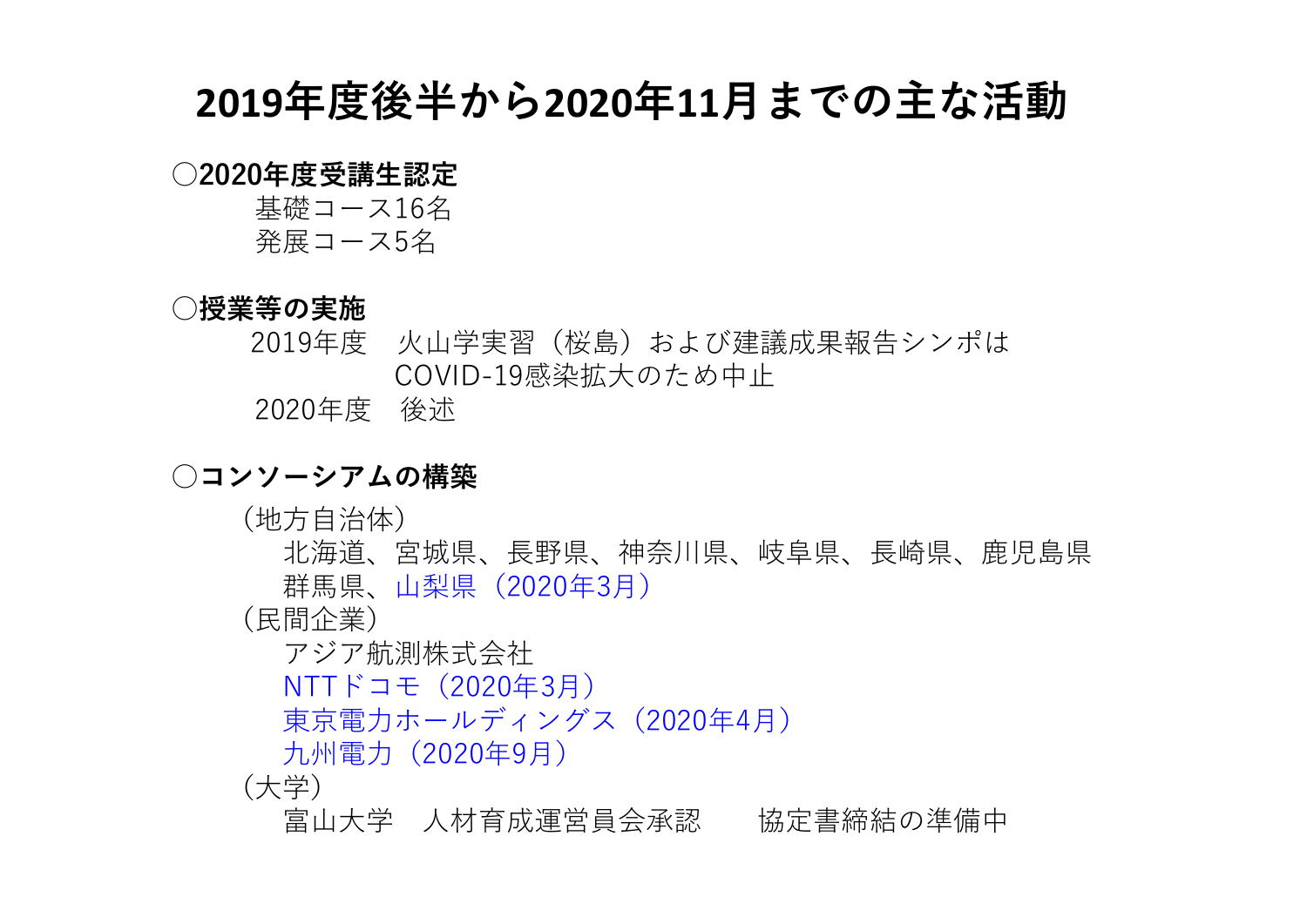# **2020**年受講生状況

| 年度       | 基礎・応用認定        | 発展認定           | 基礎修了           | 応用修了           |
|----------|----------------|----------------|----------------|----------------|
| 2016年2月  | 36             |                |                |                |
| 2017年5月  | $\overline{4}$ |                |                |                |
| 2017年11月 |                |                | 30             |                |
| 2018年3月  |                |                | $8\phantom{1}$ | $\overline{4}$ |
| 2018年4月  | 22             |                |                |                |
| 2019年3月  |                |                | 17             | 22             |
| 2019年4月  | 20             | 13             |                |                |
| 2019年9月  |                |                |                | $\mathbf{1}$   |
| 2020年3月  |                |                | 20             | 16             |
| 2020年4月  | 16             | $\overline{4}$ |                |                |
| 計        | 98             | 17             | 75             | 43             |

#### 現在の受講生の学年・所属

| 学年             | 北<br>大         | 秋<br>大       | 東<br>北<br>大    | 山<br>形<br>大    | 茨<br>城<br>大    | 東<br>京<br>大    | 東<br>H,<br>大   | 都東<br>立京<br>大 | 早<br>大         | 信<br>州<br>大 | 名<br>大       | 京<br>大       | 神<br>戸<br>大    | 広<br>島大     | 九<br>大         | 鹿<br>大       | 計              |
|----------------|----------------|--------------|----------------|----------------|----------------|----------------|----------------|---------------|----------------|-------------|--------------|--------------|----------------|-------------|----------------|--------------|----------------|
| M1             | $\overline{4}$ |              | $\overline{2}$ | $\mathbf{1}$   |                | $\mathbf{1}$   | $\overline{2}$ |               |                |             | $\mathbf{1}$ | $\mathbf{1}$ |                |             | $\overline{4}$ |              | 16             |
| M <sub>2</sub> | $\mathbf{3}$   | $\mathbf{1}$ | 3              |                | $\overline{2}$ | $\overline{2}$ |                | $\mathbf{1}$  | $\overline{2}$ |             | $\mathbf{1}$ | $\mathbf{1}$ | $\mathbf{1}$   |             | $\overline{2}$ | $\mathbf{1}$ | 20             |
| D <sub>1</sub> | $\mathbf{1}$   |              | $\mathbf{1}$   | $\mathbf{1}$   |                | $\mathbf{1}$   |                |               |                |             |              |              |                |             |                |              | $\overline{4}$ |
| D <sub>2</sub> |                |              | 3              |                |                | $\mathbf{1}$   | $\mathbf{1}$   |               |                |             |              |              | $\mathbf{1}$   |             | $\mathbf{1}$   |              | $\overline{7}$ |
| D <sub>3</sub> | $\mathbf{1}$   |              |                |                |                | $\overline{2}$ |                |               |                |             | $\mathbf{1}$ | $\mathbf{1}$ |                |             |                |              | 5              |
| 計              | 9              | $\mathbf{1}$ | 9              | $\overline{2}$ | $\overline{2}$ | $\overline{7}$ | 3              | $\mathbf{1}$  | $\overline{2}$ | $\mathbf 0$ | $\mathbf{3}$ | 3            | $\overline{2}$ | $\mathbf 0$ | 7              | $\mathbf{1}$ | 52             |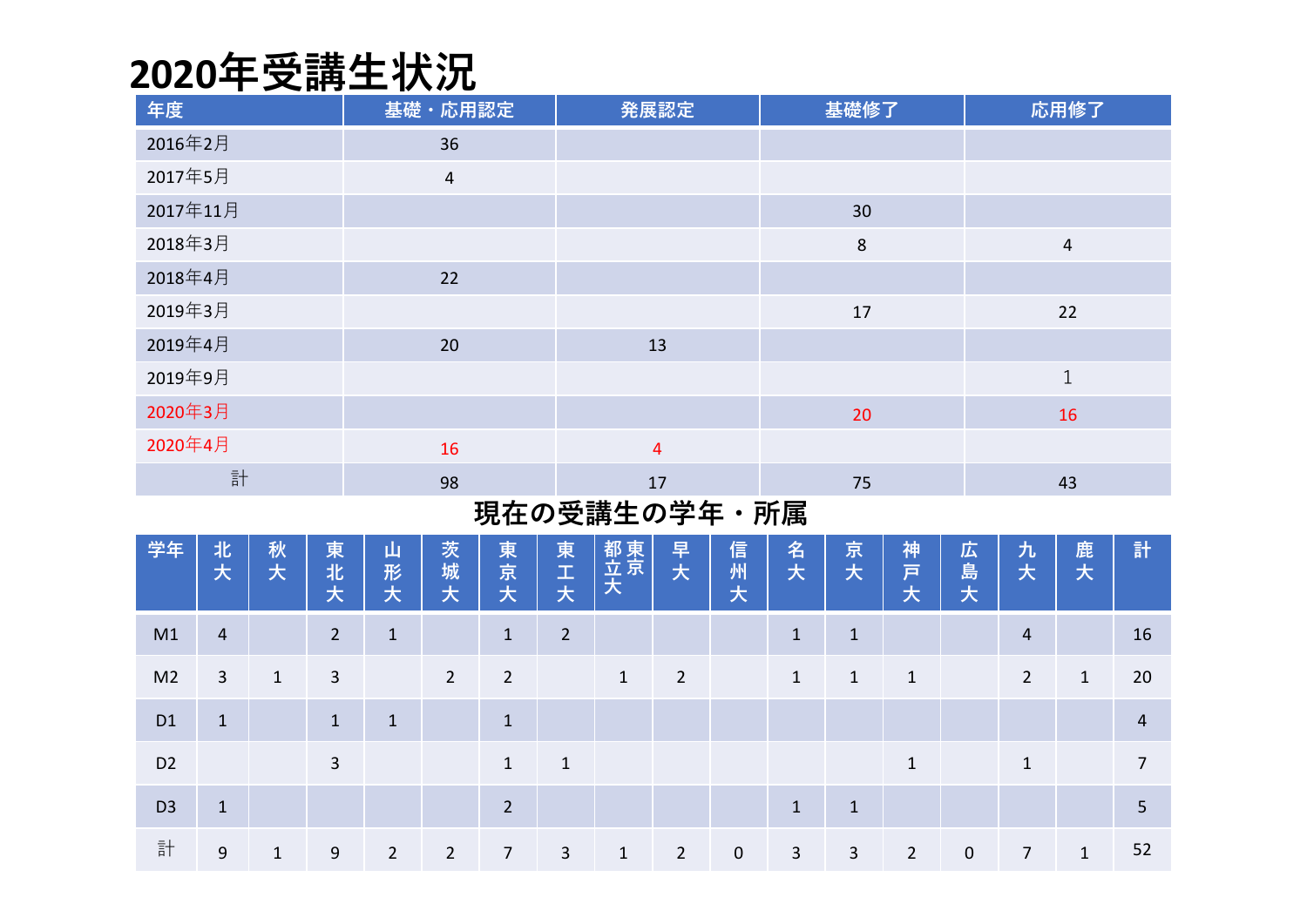## **2020**年スケジュール(前期)

青文字はオンライン開催

|    |       | コンソ授業等(火山学セミナー・実習)                                 | 大学講義                           |                                |
|----|-------|----------------------------------------------------|--------------------------------|--------------------------------|
|    | 4月 上旬 |                                                    |                                |                                |
|    |       | 中旬 4/18 認定式・オリエンテーション                              | 火山活動論(名大4/22-)                 |                                |
|    | 下旬    |                                                    |                                |                                |
|    | 5月 上旬 |                                                    | 大 $5/12$ -)                    | 地震火山計測学特論(東北                   |
|    | 中旬    |                                                    |                                |                                |
|    | 下旬    |                                                    |                                |                                |
| 6月 |       | 上旬 火山学セミナー(社会科学、地引、6/4-5)                          |                                |                                |
|    |       | 中旬 海外研修/海外特别研修(ストロンボリ6/11-22 <del>)</del> (中<br>止) |                                | 2020年度火山学セミ                    |
|    |       | 下旬 火山学特別セミナー(社会科学、阪本6/25、26)                       | 2020年度火山学セミナー(社会科学)            | 日本の防災対策                        |
|    | 7月 上旬 |                                                    | 実施日: 2020年6月5日 (木)及び6日 (金)     | 兵庫県立大学大学院減災復興政策研究科・教授<br>阪木直中華 |
|    |       | 中旬 火山学セミナー (火山砂防、藤田・堤,7/16,17)                     | 担当者:地引秦人 (東北大学)                | fre                            |
|    |       | 下旬 <del>火山学特別セミナー(気象庁職員研修、7/27-31)</del>           |                                | 火山人材育成プロジェクト<br>「融雪型火山泥流」      |
|    | 8月 上旬 |                                                    | 火山砂防                           | 2020年7月17日                     |
|    | 中旬    |                                                    | 京都大学防災研究所附属流域災害研究センター<br>藤田 正治 |                                |
|    | 下旬    |                                                    |                                |                                |
|    |       | 9月 上旬 火山学実習(草津白根、8/30-9/4)                         |                                |                                |
|    | 中旬    |                                                    | 岩石運動論(九大、集中)                   |                                |
|    | 下旬    |                                                    |                                |                                |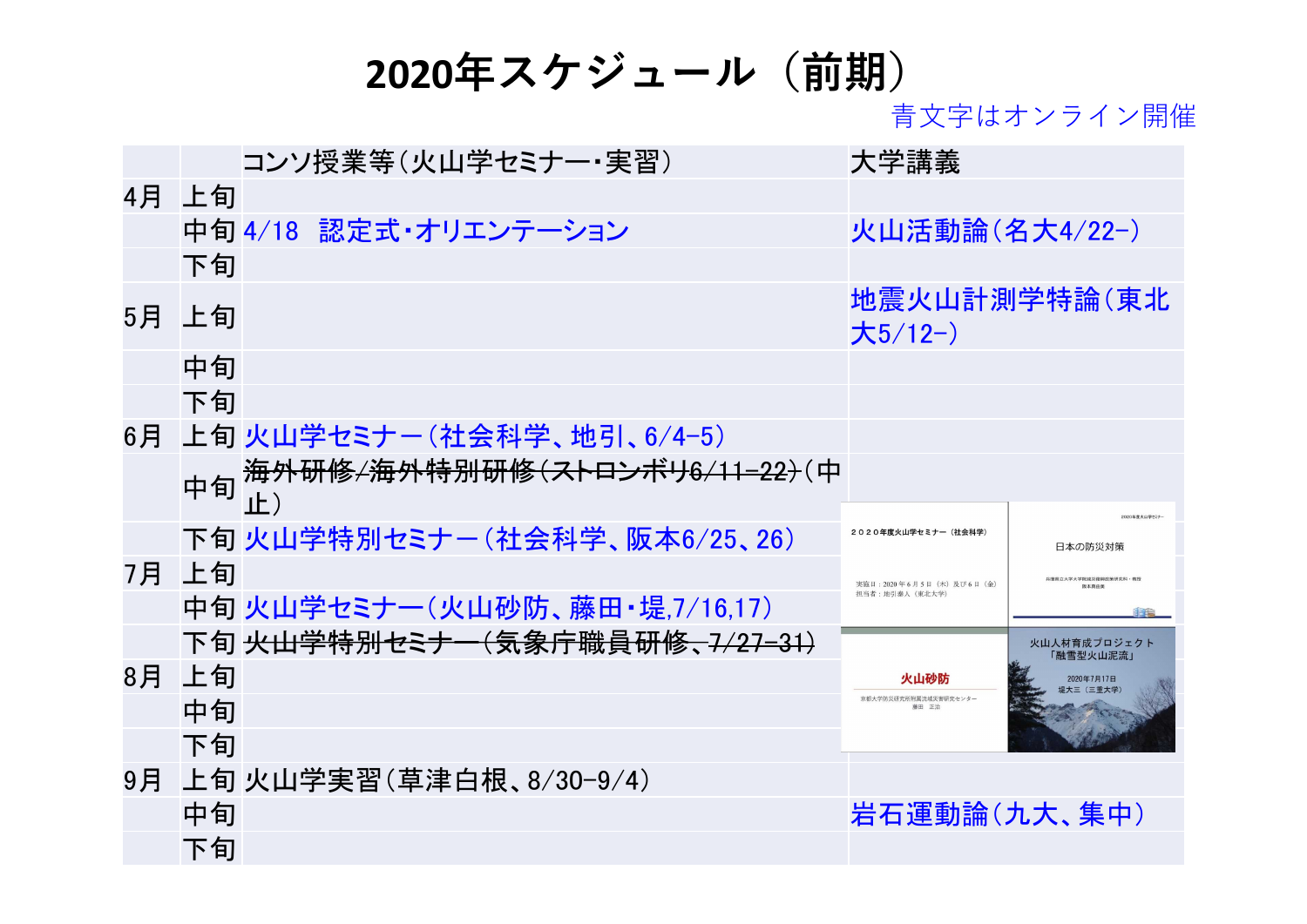**2020**年スケジュール(後期)

| 10月   | 上旬 | <del>火山学会(名古屋大、10/8-10)</del>          | アドバイザリー訪問                 |
|-------|----|----------------------------------------|---------------------------|
|       | 中旬 |                                        | <del>海底火山探査実習(神戸大</del>   |
|       | 下旬 | 火山防災特別セミナー(特別聴講生、阿蘇,<br>$10/20 - 22)$  |                           |
| 11月   | 上旬 | 火山学セミナー(火山測地、@地理院 畑中・宗<br>$2)11/12-13$ | <del>火山計測学(京大、集中)</del>   |
|       | 中旬 | 火山研究特別研修(南洋大学EOS)(11/19)               |                           |
|       | 下旬 |                                        |                           |
| 12月   | 上旬 |                                        |                           |
|       | 中旬 | 火山学セミナー(火山噴煙、大石、12/17.18)              |                           |
|       | 下旬 |                                        |                           |
| $1$ 月 | 上旬 |                                        |                           |
|       | 中旬 |                                        |                           |
|       | 下旬 | <del>海外研修/海外特別研修(フィリピン)</del>          |                           |
| 2月    | 上旬 |                                        |                           |
|       | 中旬 | 火山学セミナー(実験 市原)                         |                           |
|       | 下旬 | 火山学セミナー(地物観測、青山)@北大                    | <del>海底火山探査実習(神戸大 )</del> |
| 3月    | 上旬 | 火山学(特別)セミナー<br>(災害軽減成果報告シンポ)3/16-17    |                           |
|       | 中旬 | 火山学実習(霧島、3/7-12)                       |                           |
|       | 下旬 |                                        |                           |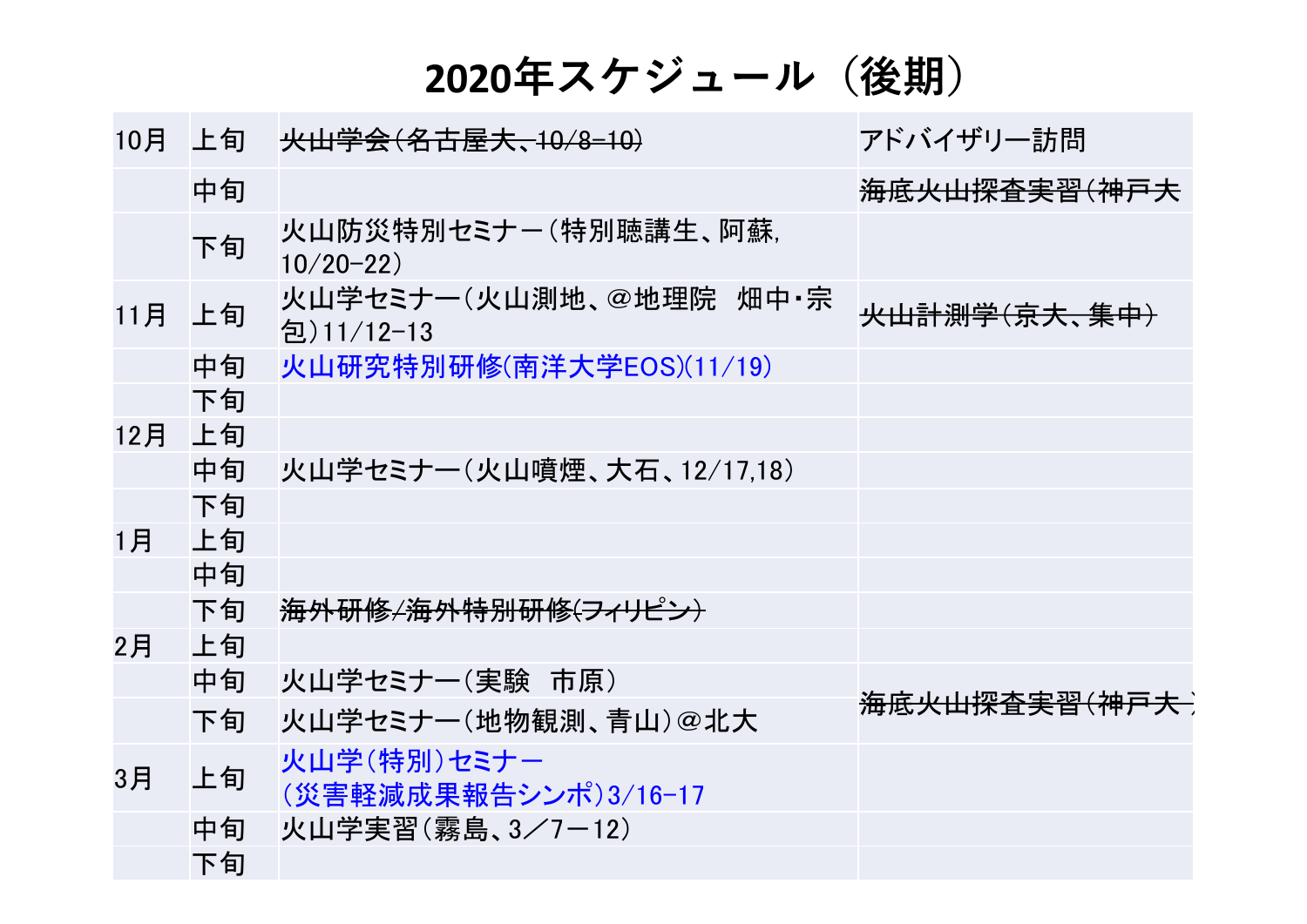火山学実習(**8**月**30**日**-9**月**4**日) @草津白根



### 火山防災特別セミナー@阿蘇山 (**2020**年**10**月**20-22**日)



### 火山学セミナー(**11**月**12-13**日) @地理院

## 火山研究特別研修 **on Zoom**(**11**月**19**日)



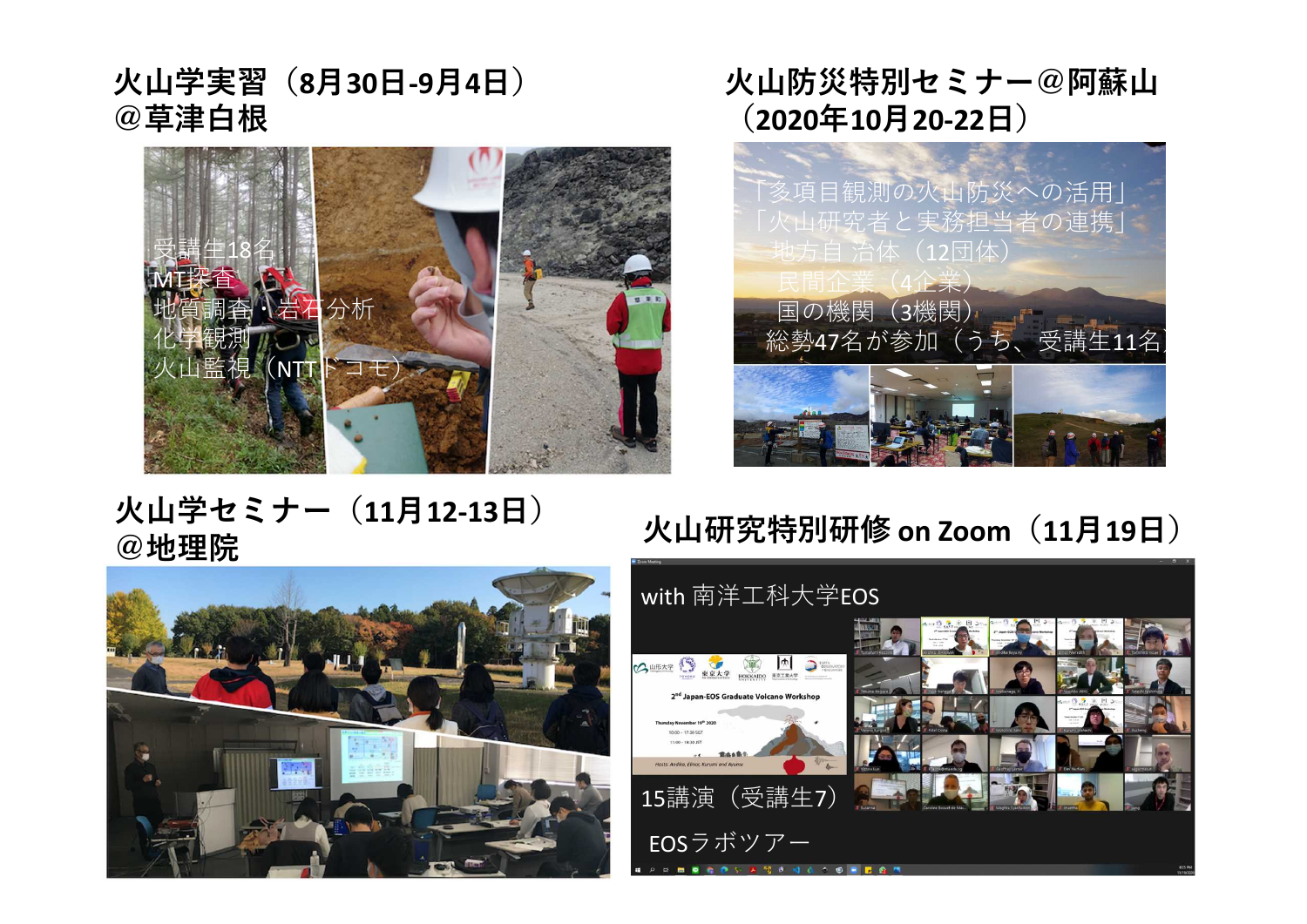### インターンシップ (令和2年11月~令和3年3月)

#### コンソーシアム参画機関

### 2019年11月~2020年3月 防災科研 2名<br>鹿児島県 2名 かんちゃん おいちゃく おんじょう おんじょう おんじょう おんじょう おんじょう おんじょう おんじょう おんじょう おんじょう おんじょう おんじょう おんじょう はんじょう はんじょう はんじょう はんじょう はんじょう はんじょう はんじょう はんじょう はんじょう はんじょう はんじょう はんじょう はんじょう はんこう はんしゃ はんじょう はんじょう 岐阜県 2020年4月~2020年11月 防災科研 4名<br>国土地理院 2名 国土地理院

| (今後の予定) |    |
|---------|----|
| 防災科研    | 2名 |
| アジア航測   | 1名 |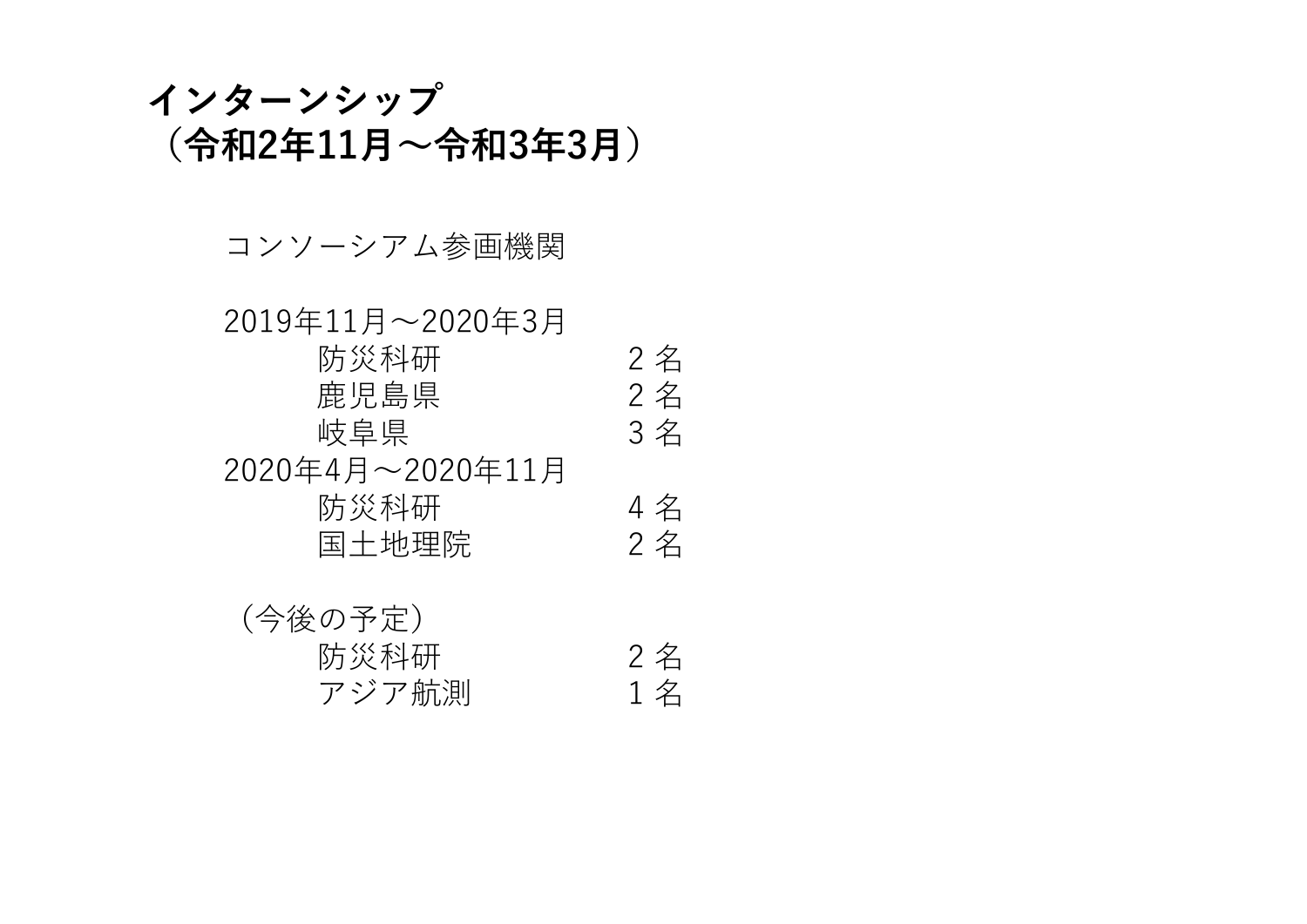## 平成29~31年度修了生 進路先まとめ

火山研究・防災関係 24名<br>地球科学関係 3名 地球科学関係 3名<br>中高教員 2名 中高教員 修了生38名中

| ・平成31年度(平成31年度3月基礎・または応用コース修了20名)        |
|------------------------------------------|
| 気象庁3名                                    |
| 民間企業 (火山防災に関連) 5名                        |
| 民間企業(地球科学系)1名                            |
| 地方自治体職員(防災対策関係)1名                        |
| 民間企業 (一般) 4名                             |
| ・平成31年度(平成31年度9月応用コース修了、博士号を取得した1名)      |
| 防災科学技術研究所 任期付研究員 1名                      |
| ・平成31年度(発展コース 中退者 1名)                    |
| 気象庁1 名                                   |
| ・平成31年度(平成30年度応用コース修了、平成31年度に博士号を取得した3名) |
| 東大研究員(CREST)、東北大研究員、京大研究員                |
| ・平成31年度(平成31年度応用コース修了、年度平成30年度修士課程修了者1名) |
| 地方自治体職員1名                                |
|                                          |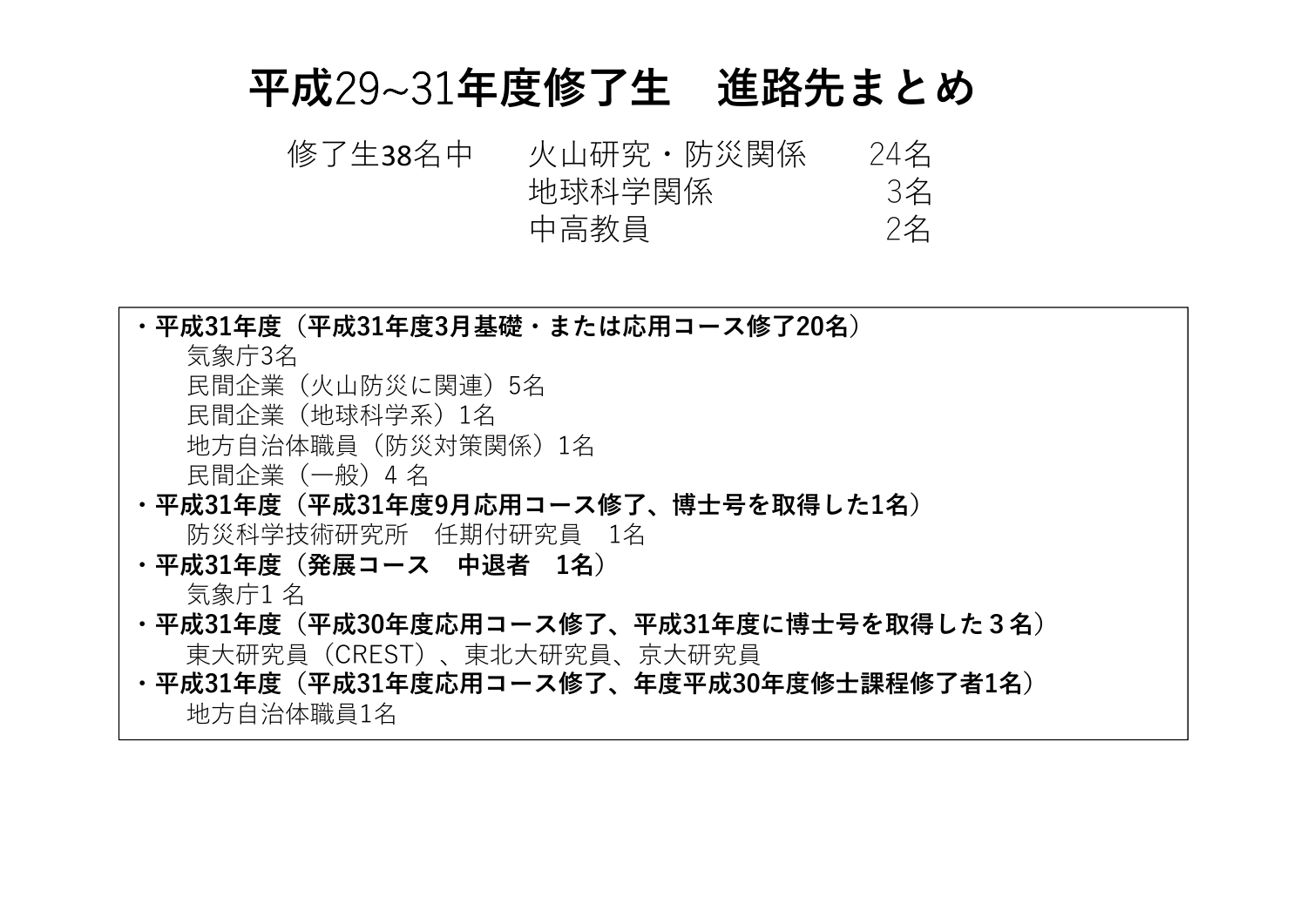| ・平成30年度(平成30年度基礎または応用コース修了、               |
|-------------------------------------------|
| 内修士課程修了者8名及び博士課程中途退学者2名)                  |
| 気象庁1名                                     |
| 民間企業(防災対策、地質/岩石分野)2名                      |
| 地方自治体職員(地質災害、防災対策関係)1名                    |
| 中学校教員1名                                   |
| 民間企業(地球科学関係) 1名                           |
| 国の機関 1名                                   |
| 民間企業(一般)3名                                |
| ・平成30年度(平成29年度応用コース修了、平成30年度に博士号を取得した者3名) |
| 気象庁、JSPS特別研究員(PD)、ジオパーク学術研究員              |
| ・平成29年度(5名)                               |
| 国土地理院1名                                   |
| 民間企業(防災、地質関係)1名                           |
| 民間企業(地球科学関係)1名                            |
| 高校教員1名                                    |
| 民間企業(一般)1名                                |
|                                           |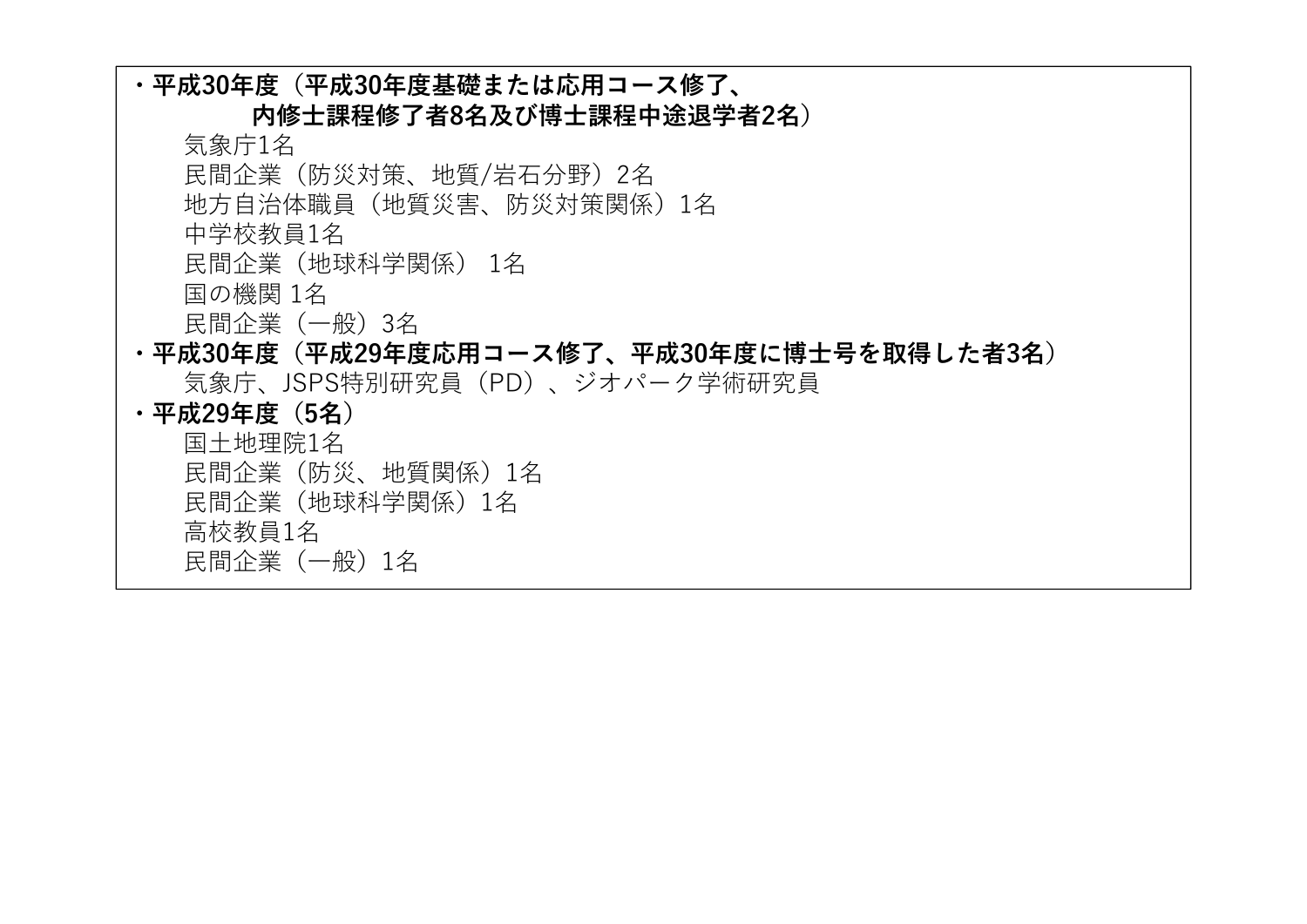### 査読付き論文(受講生筆頭著者)20編/ 博士課程受講生累計24名 (2019年度末)

- **1. Hirose, Takashi**, Hisashi Nakahara and Takeshi Nishimura (2019) A passive estimation method of scattering and intrinsic absorption parameters from envelopes of seismic ambient noise cross‐correlation functions. Geophys. Res. Lett., doi:10.1029/2018GL080553.
- **2. Hirose, Takashi.**, Hisashi Nakahara and Takeshi Nishimura (2017) Combined use of repeated active shots and ambient noise to detect temporal changes in seismic velocity: application to Sakurajima volcano, Japan. Earth Planets Space, 69:42, doi:10.1186/s40623-017-0613-7.
- **3. Ichimura, Misa**, Akihiko Yokoo, Tsuneomi Kagiyama, Shin Yoshikawa, and Hiroyuki Inoue, (2018) Temporal variation in source location of continuous tremor before the ash-gas emissions in January 2014 at Aso volcano, Japan, Earth, Planets, and Space, 70, 125, doi:10.1186/s40623-018-0895-4.
- **4. Ishii, Kyoka,** Akihiko Yokoo, Tsuneomi Kagiyama, Takahiro Ohkura, Shin Yoshikawa and Hiroyuki Inoue (2019) Gas flow dynamics in the conduit of Strombolian explosions inferred from seismo-acoustic observations at Aso volcano, Japan, Earth, Planets and Space, 71, doi.org/10.1186/s40623-019-0992-z.
- **5. Kanno, Yo**, and Mie Ichihara (2018) Sawtooth wave-like pressure changes in a syrup eruption experiment: implications for periodic and nonperiodic volcanic oscillations, Bull. Volcanol., 80(8), 65, doi:10.1007/s00445-018-1227-z.
- **6. Muramatsu, Dan.**, Aizawa K., Yokoo A., Iguchi M., and Tameguri T. (2018) Estimation of vent radii from video recordings and infrasound data analysis: Implications for Vulcanian eruptions from Sakurajima volcano, Japan, *Geophysical Research Letters*, 45, 12,829–12,836. doi.org/10.1029/2018GL079898.
- **7. Narita, Shohei** and Makoto Murakami (2018) Shallow hydrothermal reservoir inferred from post-eruptive deflation at Ontake Volcano as revealed by PALSAR-2 InSAR, Earth, Planets and Space, 70:191, doi.org/10.1186/s40623-018- 0966-6c.
- **8. Nishi, Yuki**, Masao Ban, Mirai Takebe, Antonio M Alvarez-Valero, Teruki Oikawa, Seiko Yamasaki (2019) Structure of the shallow magma chamber of the active volcano Mt. Zao, NE Japan: Implications for its eruptive time scales. Journal of Volcanology and Geothermal Research, 371, 137-161.
- **9. Taguchi, Kimiko**, Hiroyuki Kumagai, Yuta Maeda, and R. Torres (2018) Source properties and triggering processes of long‐period events beneath volcanoes inferred from an analytical formula for crack resonance frequencies, J. Geophys. Res. Solid Earth, 123, 7550-7565. doi:10.1029/2018JB015866.
- **10. Takano, Tomoya**, Takeshi Nishimura, Hisashi Nakahara, Hideki Ueda, Eisuke Fujita (2019) Sensitivity of seismic velocity changes to the tidal strain at different lapse‐times: Data analyses of a small seismic array at Izu‐Oshima volcano. J. Geophys. Res., doi:10.1029/2018JB016235.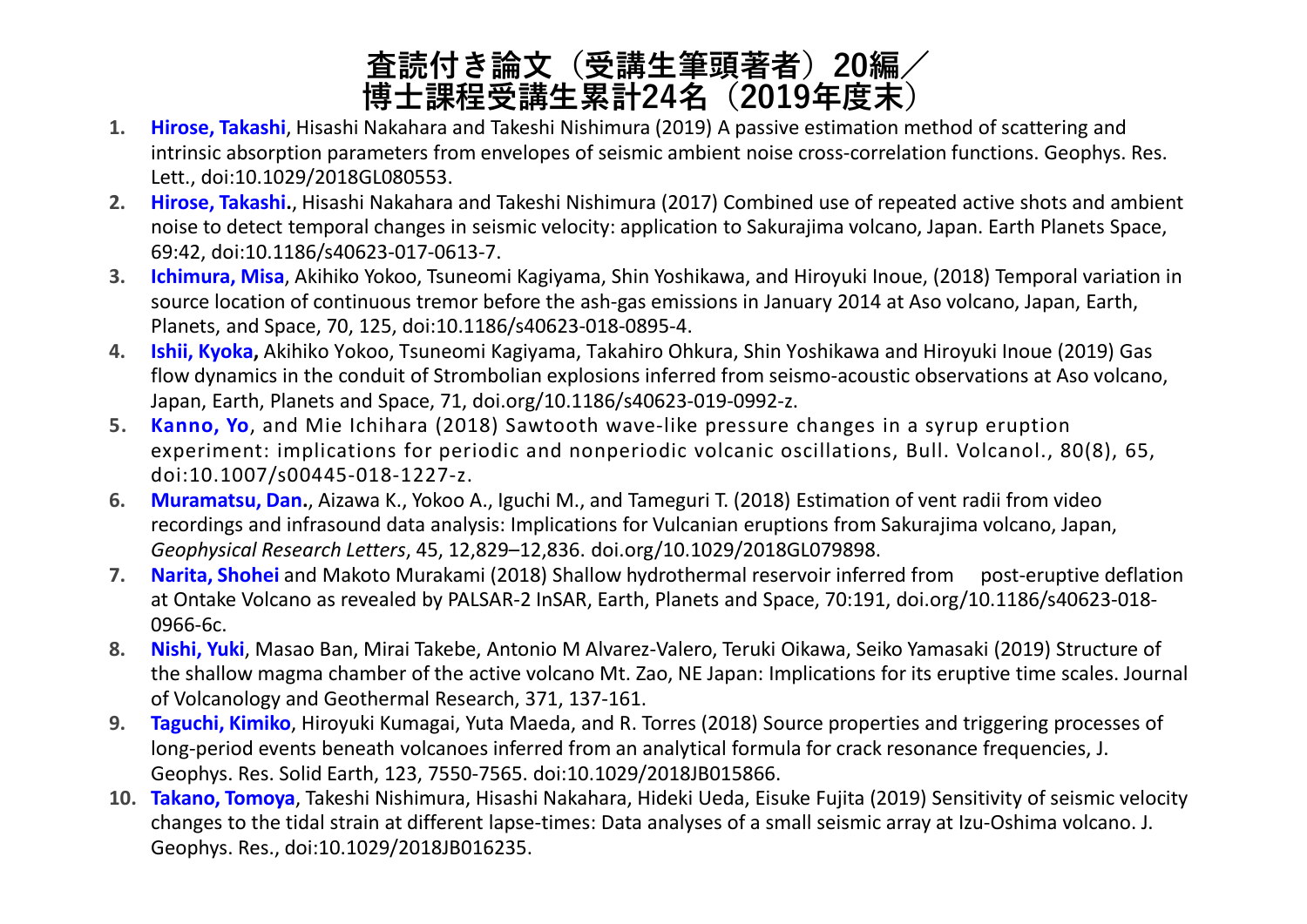- **1. Takano, Tomoya**, Takeshi Nishimura, Hisashi Nakahara (2017) Seismic velocity changes concentrated at the shallow structure as inferred from correlation analyses of ambient noise during volcano deformation at Izu-Oshima, Japan. J. Geophys. Res., 122, 6721-6736, doi:10.1002/2017JB014340.
- **2. Tsukamoto, Kaori**, Aizawa K., Chiba K., Kanda W., Uyeshima M., Koyama T., Utsugi M., Seki K., and Kishita T. (2018), Three-dimensional resistivity structure of Iwo-yama volcano, Kirishima Volcanic Complex, Japan: Relationship to shallow seismicity, surface uplift, and a small phreatic eruption, *Geophysical Research Letters*, 45, 12,821–12,828. doi.org/10.1029/2018GL080202.
- **3. Yamakawa, K.**, Ichihara, M., Ishii, K.,Aoyama, H., Nishimura, T., & Ripepe, M. (2018) Azimuth estimations from a small aperture infrasonic array: Test observations at Stromboli volcano, Italy. Geophysical Research Letters, 45. doi.org/10.1029/2018GL078851.
- **14. Hajime Taniuchi**, Takeshi Kuritani, and Mitsuhiro Nakagawa(2020) Generation of calc-alkaline andesite magma through crustal melting induced by emplacement of mantle-derived water-rich primary magma: Evidence from Rishiri Volcano, southern Kuril Arc. Lithos,354-355., doi:10.1016/j.lithos.2019.105362.
- **15. Takato Ono**, Toshiya Mori Fumiaki Tsunomori (2020) High-frequency field auto-sampling of volcanic waters discharged near craters of active volcanoes. Bulletin of Volcanology,Volume 82, Issue 2, Article number: 16, doi:10.1007/s00445-020-1357-y.
- **16. Yasuo Matsunaga**, Wataru Kanda, Shinichi Takakura, Takao Koyama, Zenshiro Saito, Kaori Seki, Atsushi Suzuki, Takahiro Kishita, Yusuke Kinoshita, Yasuo Ogawa (2020) Magmatic hydrothermal system inferred from the resistivity structure of Kusatsu-Shirane Volcano. Journal of Volcanology and Geothermal Research,Volume 390,106742, doi:10.1016/j.jvolgeores.2019.106742
- **17. Kurumi Iwahashi**, Hidemi Ishibashi, Atsushi Yasuda, Natsumi Hokanishi(2020) Evidence for a'third'endmember of the Unzen 1991–1995 eruption from amphibole thermometry and crystal clots Journal of Volcanology and Geothermal Research,Volume 396, doi:10.1016/j.jvolgeores.2020.106833
- **18.** 柘植鮎太,青山裕(2020) しかべ間欠泉における多項目観測と特徴的な噴出周期変化について:序報 北海 道大学地球物理学研究報告,第83号,49-70.,Doi:10.14943/gbhu.83.49
- **19.** 不破智志・成田翔平・大園真子・村上亮不破 智志(2020) ALOS-2/PALSAR-2で捉えられた樽前山溶岩ドーム の沈降 北海道大学地球物理学研究報告,第83号,71-83.,doi:10.14943/gbhu.83.71
- **20. Shohei Narita**, Makoto Murakami, Ryo Tanaka(2019) Quantitative relationship between plume emission and multiple deflations after the 2014 phreatic eruption at Ontake volcano, Japan. Earth, Planets and Space ,volume 71, Article number 145 doi:10.1186/s40623-019-1124-5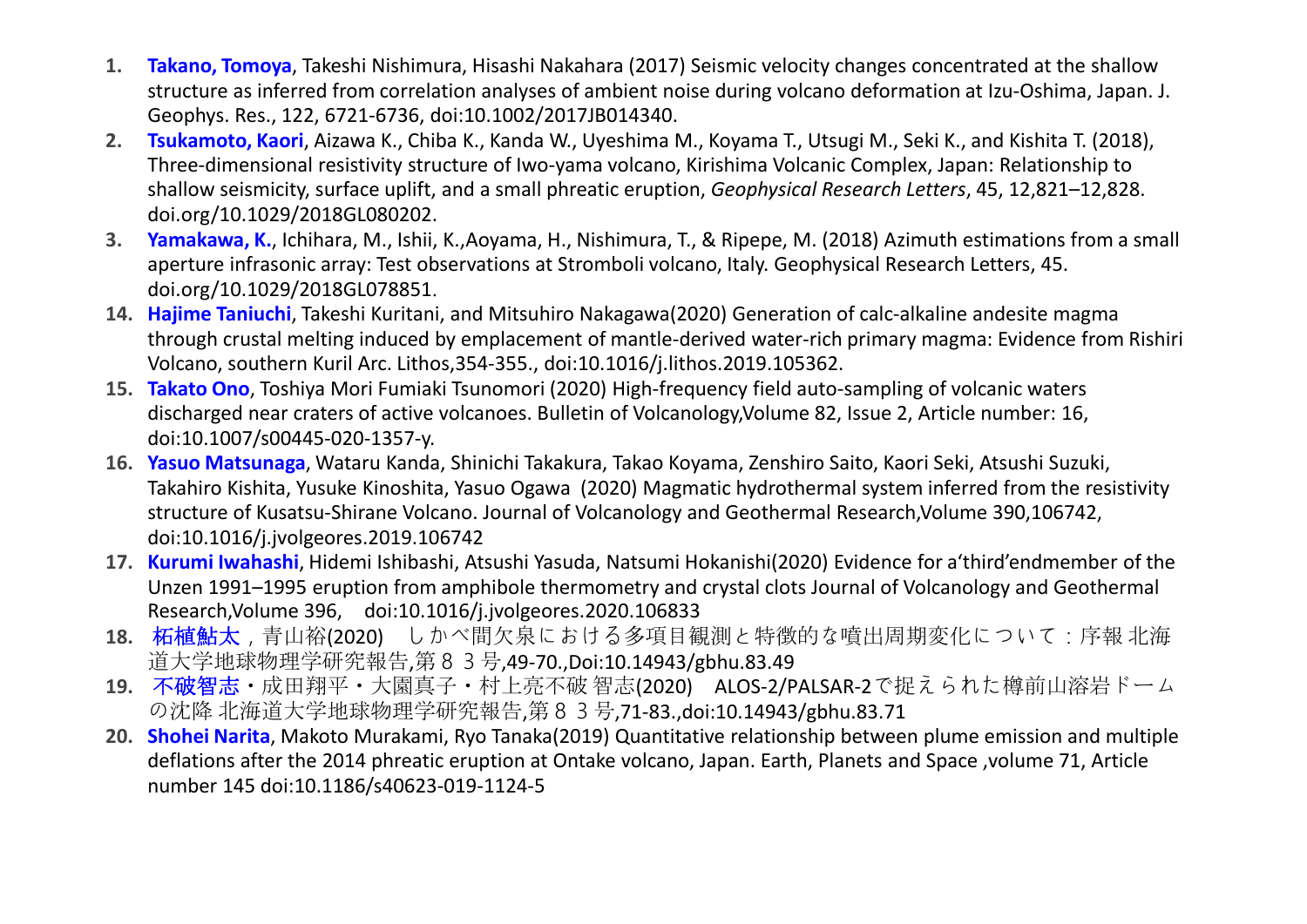# 令和2年度修了生・修了見込み生 進路先まとめ

 $\Gamma$ 

<u> 1989 - Johann Barbara, martxa alemaniar arg</u>

| ・令和2年度 3月修了見込み |     |
|----------------|-----|
| 基礎・応用コース (20名) |     |
| 博士課程進学希望       | 6名  |
| 国の機関           | 1名  |
| 国土地理院          | 1名  |
| 民間企業 (火山防災に関連) | 7 名 |
| (地球科学系)        | 1名  |
| そのほか           | 3名  |
| 未定             | 1名  |
| 発展コース (5名)     |     |
| 原子力規制庁 1名      |     |
| 4名<br>未定       |     |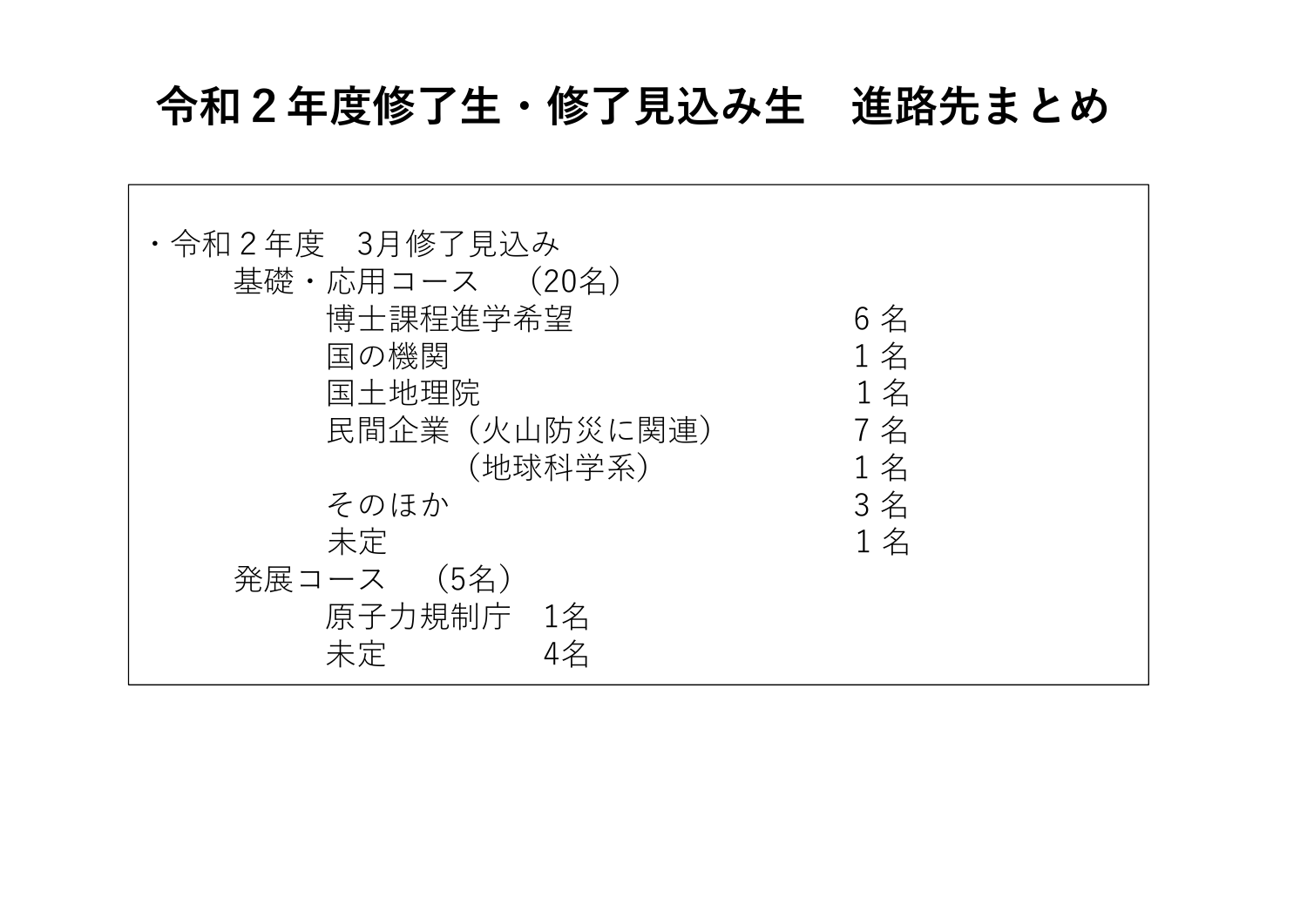## 今後の予定

#### ○2021年度(令和3年度)受講生募集

- 11月1日 案内開始
- 11月末日 応募締め切り(基礎コース15名、発展コース5名)
- 12月下旬 受講生内定通知
- 2月-3月 追加募集の予定(4月初旬に決定)

#### ○2021年度(令和3年度)事業計画

12月24日 人材育成運営委員会で大枠を検討 コロナ禍での対応

#### ○今年度の授業関係

| 12月17-18日 | - 火山学セミナー(噴煙、神戸大 大石教授)      |
|-----------|-----------------------------|
| 2月        | 火山学セミナー(実験、東大 市原准教授)        |
|           | 火山学セミナー(地物観測、北大 青山教授)       |
| 3月7-12日   | 火山学実習(霧島)                   |
| 3月16-17日  | 火山学セミナー                     |
|           | 「災害の軽減に貢献する地震火山観測研究計画(第2次)」 |

令和2年度成果報告会(オンライン)